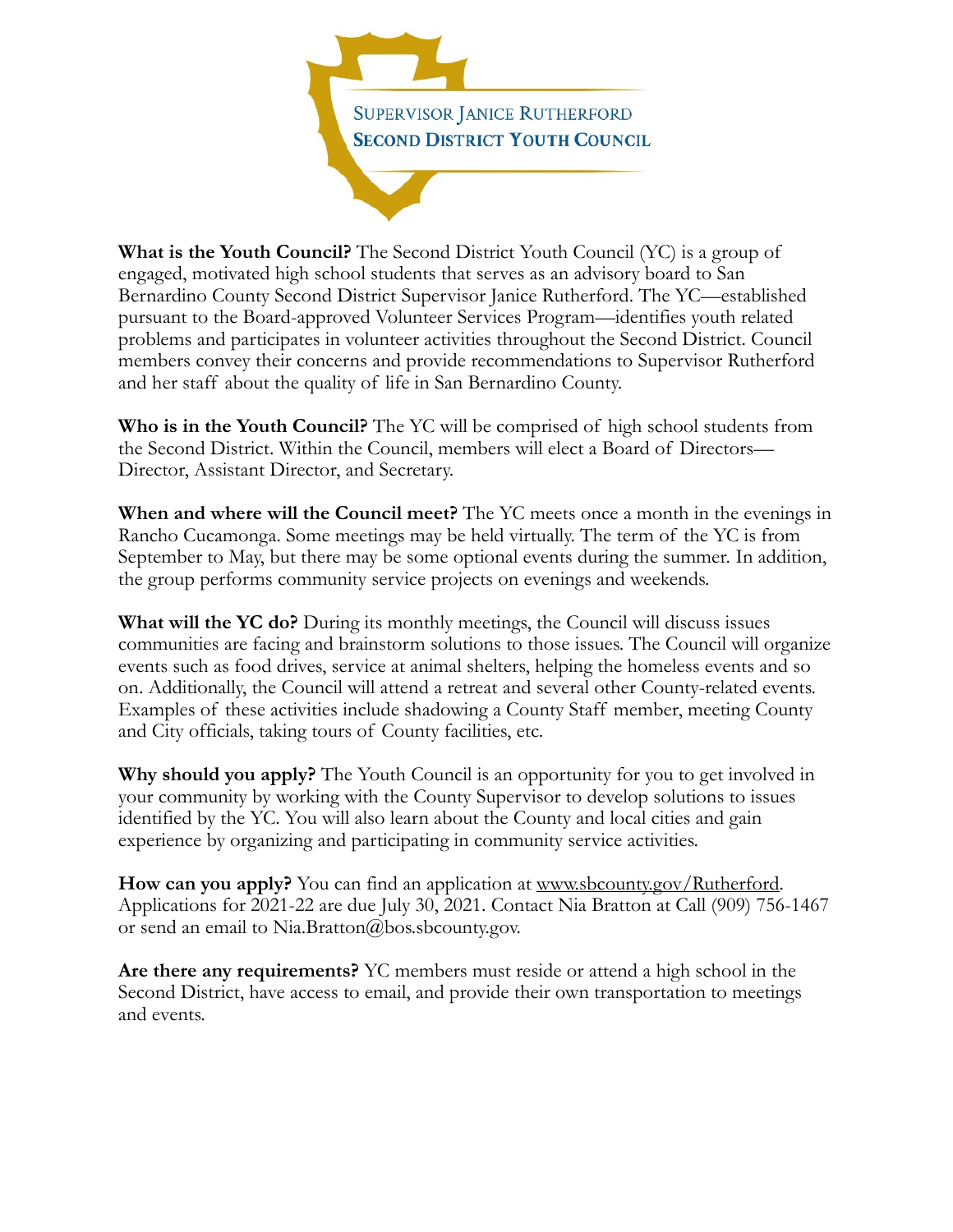## **Second District Youth Council Application**

**The Second District Youth Council (YC) is a group of engaged, motivated high school students that serves as an advisory board to San Bernardino County Second District Supervisor Janice Rutherford. The YC identifies youth related problems, recommends solutions and participates in volunteer activities in the Second District.** 

Requirements:

- 
- Must reside in the Second District/attend a school in the Second District<br>- Must have adequate time to serve from September-May (absences may result in removal)<br>- Must provide own transportation
- 
- Must have email access

| Address: Andreas Address and Address and Address and Address and Address and Address and Address and Address and Address and Address and Address and Address and Address and Address and Address and Address and Address and A |  |                                                                                    |
|--------------------------------------------------------------------------------------------------------------------------------------------------------------------------------------------------------------------------------|--|------------------------------------------------------------------------------------|
|                                                                                                                                                                                                                                |  |                                                                                    |
| Phone Number: $(\_\_)$                                                                                                                                                                                                         |  |                                                                                    |
|                                                                                                                                                                                                                                |  | High School: ______________Grade: ________Adult Shirt Size: ______                 |
| E-mail: <u>E-mail:</u>                                                                                                                                                                                                         |  |                                                                                    |
|                                                                                                                                                                                                                                |  | How did you hear about the Youth Council (teacher name, friend name, social media, |
| etc.)?                                                                                                                                                                                                                         |  |                                                                                    |

**Please type your responses to the questions below on a separate page:** 

**1. Express your reasons for wanting to serve on the Youth Council** 

- **2. What experience do you have that you believe would contribute to the Youth Council?**
- **3. What do you like best about living in San Bernardino County?**

**4. What things would you like to see changed in San Bernardino County?** 

**5. Describe your work ethic and leadership style.** 

**6. Why is it important for high school students to be involved in their community?** 

**7. Would you like to be considered for a position on the Board of Directors for the Youth Council? ( Board of Directors will lead YC. This will require some extra time and effort.)** 

**Email application and separate answer sheet to Nia.Bratton@bos.sbcounty.gov.** 

**Please have someone who has observed you in an academic setting or in a community service role complete the Evaluation of Applicant form on the next two pages. Scan completed form and email as a PDF to Nia.Bratton@bos.sbcounty.gov.**

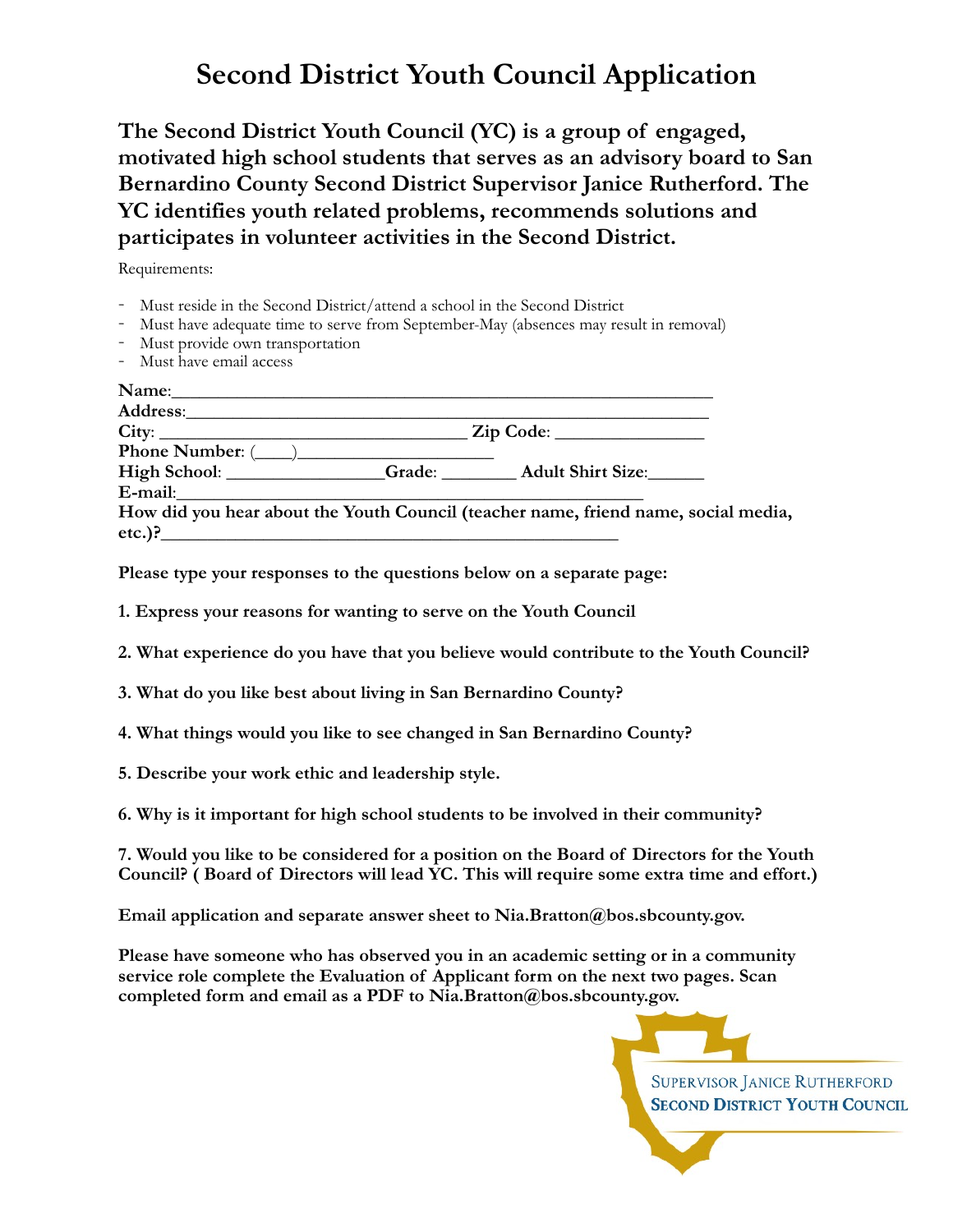# **Evaluation of YC Applicant**

(Must be filled out by someone who has witnessed the student in an academic setting or in a community service role.)

Student Name

School

Evaluator

Evaluator Signature

Date Evaluator's Phone Number

### **Circle Appropriate Numbers**

#### **1. Punctuality**

- 4 Always on time
- 3 1-3 tardies
- 2 4-6 tardies
- 1 7 or more tardies

#### **2. Completes Assignments**

- 4 Always
- 3 Usually
- 2 Sometimes
- 1 Seldom

#### **3. Attentiveness**

- 4 Always
- 
- 2 Sometimes
- 1 Seldom

#### **4. Shows Leadership**

- 4 Always
- 3 Usually
- 2 Sometimes
- 1 Seldom

#### **5. Takes Responsibility**

- 4 Always
- 3 Usually
- 2 Sometimes
- 1 Seldom



- 
- 3 Usually
-